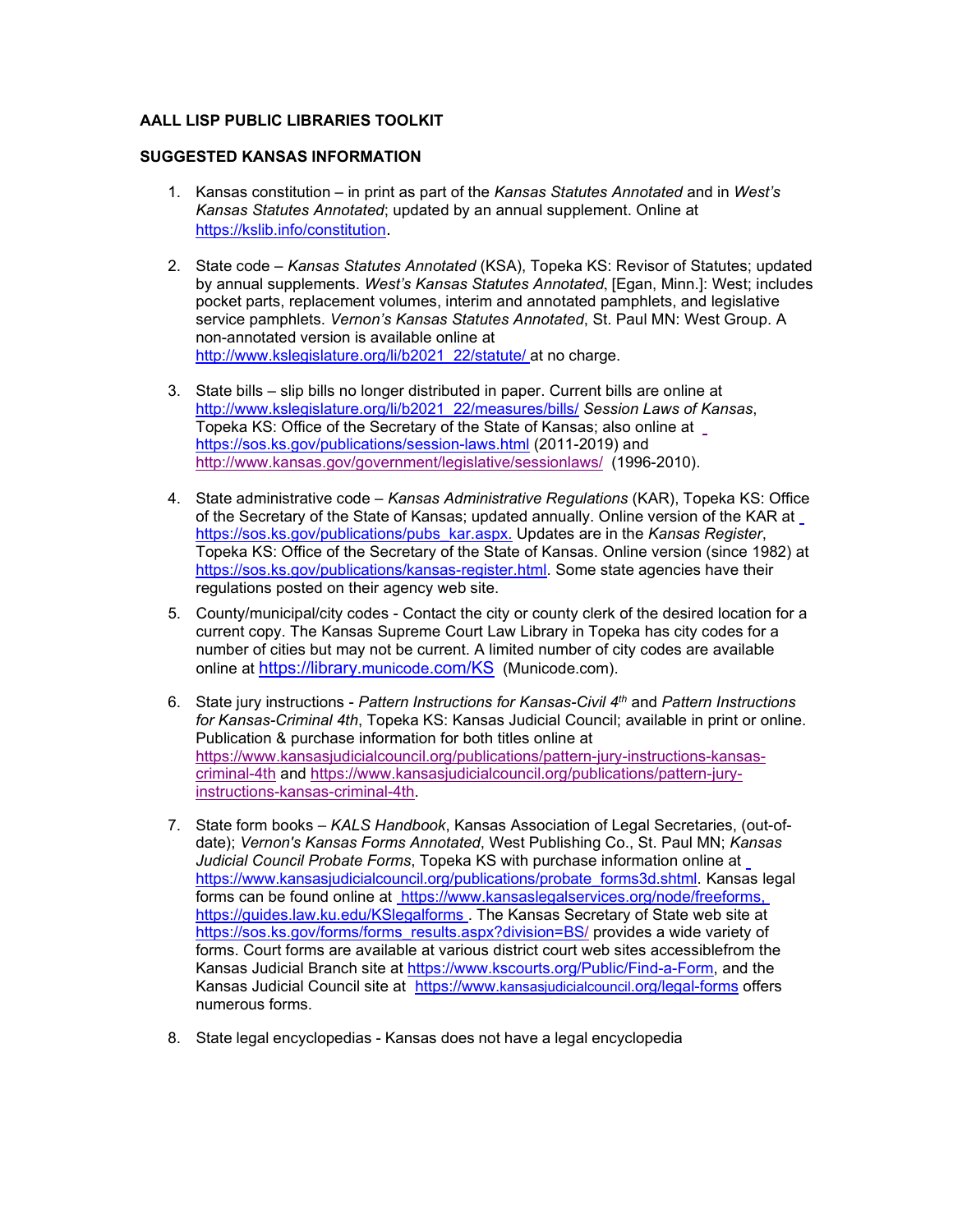- 9. State cases *Kansas Reports* (Kansas Supreme Court decisions), Topeka KS: Official Reporter; *Kansas Court of Appeals Reports 2d*, Topeka KS: Official Reporter; *Pacific Reporter* (includes KS Supreme Court and Court of Appeals decisions), West Pub. Co.;Slip opinions of published Kansas Supreme Court and Court of Appeals decisions since October 1996 are online at [https://www.kscourts.org/Cases-Opinions.](https://www.kscourts.org/Cases-Opinions) Unpublished opinions since September 2015 are online at <https://www.kscourts.org/Cases-Opinions>
- 10. State digest *Kansas Digest 2d*, St. Paul, MN: West Pub. Co. *Pacific Digest*, St. Paul,MN: West Pub. Co. Supplemented by a pocket parts and/or interim pamphlets.
- 11. Links to local AALL chapter/become a member of chapter the Mid America Association of Law Libraries web site at https://maall.wildapricot.org/ ; Southwestern Association of Law Libraries web site at https://swallchapter.org/; the Kansas City Association of Law Libraries site at [https://www.facebook.com/groups/541602623324385/.](https://www.facebook.com/groups/541602623324385/)
- 12. Referral policies Assistance with legal research is available from the Wheat Law Library, University of Kansas, 785-864-3025 or lawref@ku.edu; Washburn University Law Library, (785) 670-1689; and some local county law libraries. Questions on patent/trademark research may be referred to Ablah Library at Wichita State University [\(https://libraries.wichita.edu/home\).](https://libraries.wichita.edu/home)
- 13. Links to bar association and law library pages Kansas Bar Association at <https://www.ksbar.org/default.aspx>[; K](http://www.ksbar.org/default.aspx%3B)ansas Association of Defense Counsel at <https://www.kadc.org/> ; Kansas City Metropolitan Bar Association at [http://www.kcmba.org/;](http://www.kcmba.org/) Johnson County Bar Association at<https://www.jocobar.org/> and Law Library at https://www.jocogov.org/dept/law-library/home ; Wichita Bar Association at <https://www.wichitabar.org/> ; Topeka Bar Association at [https://www.topekabar.com/;](http://www.topekabar.com/) Kansas Trial Lawyers Association at http[s://www.ktla.org/;](http://www.ktla.org/%3B) Kansas County and District Attorneys Association at<http://www.kcdaa.org/> ; Kansas Continuing Legal Education Commission at<https://www.kscle.org/> ; Kansas Supreme Court Law Library at <https://www.kscourts.org/About-the-Courts/Law-Library> .
- 14. Links to pathfinders/research guides The University of Kansas' Wheat Law Library at <https://law.ku.edu/library/study-guides> and the Washburn University Law Librar[y](http://washburnlaw.edu/library/research/guides/index.html) [https://www.washburnlaw.edu/library/research/guides/index.html.](http://washburnlaw.edu/library/research/guides/index.html)
- 15. Federal depository libraries within Kansas –

 0201 Benedictine CollegeLibrary 1020 North 2nd Street Atchison, KS 66002-1499 Phone: (913) 367-5340:2513 Fax: (913) 360-7609: <https://www.benedictine.edu/academics/library/index>

0202 Baker UniversityCollins Library 605 Sixth Street Baldwin City, KS 66006-0065 Phone: (785)594-8414 Fax: (785) 594-6721: <https://lib.bakeru.edu/home>

0199A Colby CommunityCollege H.F. Davis Memorial Library 1255 South Range Colby, KS 67701 Phone: (785) 462-3984: Fax: (785) 462-4600: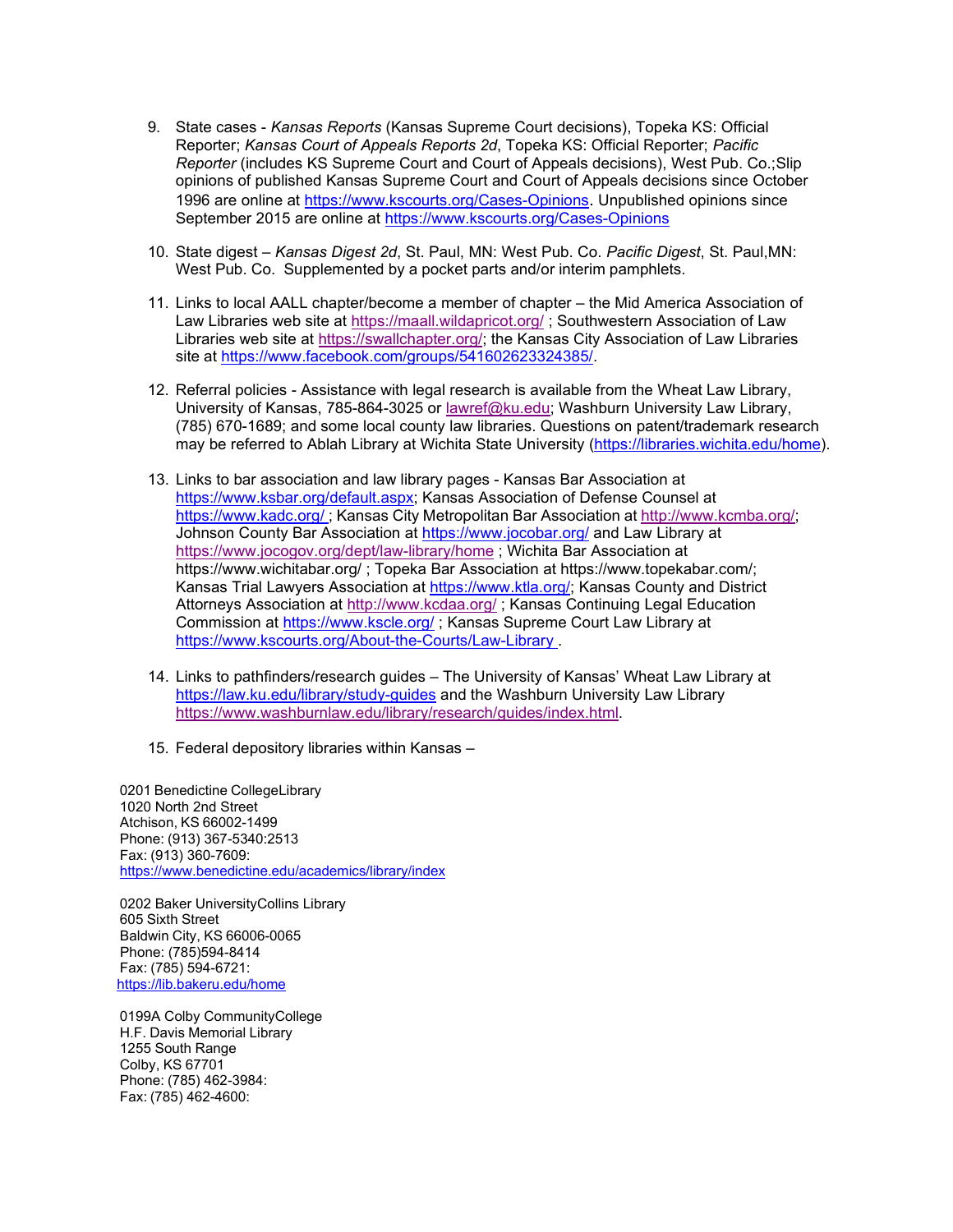## <https://www.colbycc.edu/student/library>

0204C Dodge City Community College Learning Resource Center 2501 North 14th Avenue Dodge City, KS 67801-2399 Phone: (620) 227-9287: Fax: (620) 225-0918: <http://dc3.edu/location/library/>

0204 Emporia StateUniversity William Allen White Library 1200 Commercial Street Emporia, KS 66801-5092 Phone: (620) 341-5207: Fax: (620) 341-5997: <https://www.emporia.edu/libraries-archives>

0206A Fort Hays State University Forsyth Library 600 Park Street Hays, KS 67601-4099 Phone: (785) 628-4340: Fax: (785) 628-4096: <https://www.fhsu.edu/library/govdoc/>

0200A Hutchinson Public Library 901 North Main Street Hutchinson, KS 67501-4401 Phone: (620) 663-5441:122 Fax: (620) 663-1583: <https://www.hutchpl.org/>

0203A Johnson CountyLibrary 9875 West 87th Street Overland Park, KS 66212 Phone: (913) 495-2400: Fax: (913) 495-9104 <https://www.jocolibrary.org/>

0205 Kansas City Kansas Community College Library 7250 State Avenue Kansas City, KS 66112 Phone: (913) 288-7650: Fax: (913) 288-7606 <https://kckcc.libguides.com/c.php?g=783699>

0200 Kansas State Historical Society Library 6425 SW 6th Avenue Topeka, KS 66615-1099 Phone: (785) 272-8681:117 Fax: (785) 272-8682: <https://www.kshs.org/p/research/19385>

0198 Kansas State University Hale Library Manhattan, KS 66506-1200 Phone: (785) 532-7449: Fax: (785) 532-6144: <https://guides.lib.k-state.edu/>

0197A Kansas Supreme Court Law Library